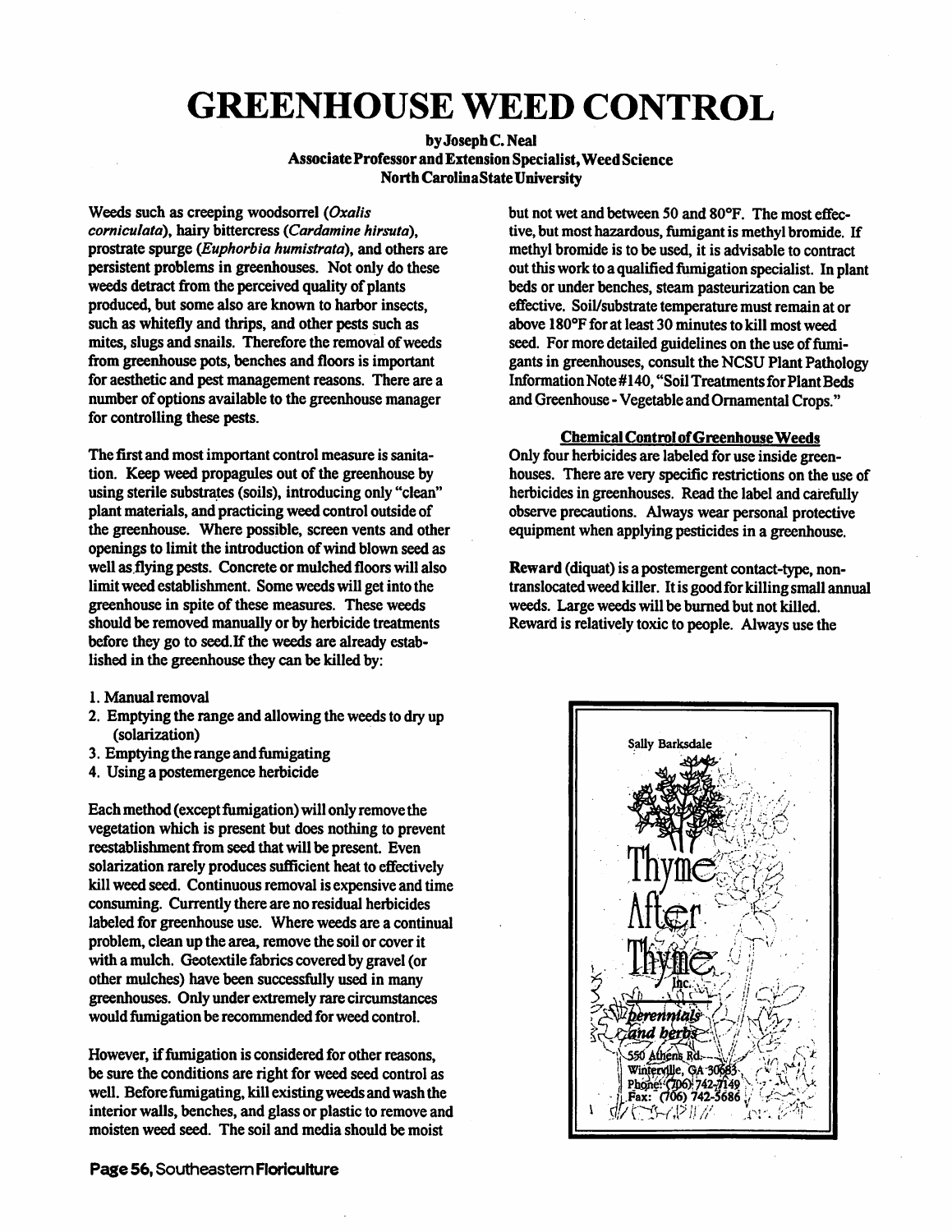recommended safety equipment when spraying Reward. Chief advantages of this product include rapid kill of seedling weeds; it may be used when a crop is present in the house; a relatively low cost; and small amounts of spray drift will cause only cosmetic damage to the crop but will not translocate to kill entire plants. The chief disadvantage is the relatively high mammalian toxicity and lack of control of perennial or well established weeds.

Scythe (pelargonic acid) is also a contact-type, nontranslocated herbicide which controls small seedling weeds. Scythe works better when air temperatures are relativelyhigh (>80°F). Large weedswill beburned but not killed. Chief advantages of Scythe include lower toxicity (compared to Reward) and it may be used while a crop is in the house. Also, Scythe is the only herbicide which can be used to control weeds growing in woody plant production benches, such as rose benches. [The other herbicides are for use only under benches, in walk ways, or around the foundation]. In all applications, avoid contact with desirable vegetation. Chief disadvantages of Scythe are cost and it is somewhat less effective than Reward on larger weed seedlings. Additionally, the odor can persist and be offensive to some people.

In contrast to Scytheand Reward, *Roundup* or*Roundup-***Pro** (glyphosate) is a systemic weed killer that kills annual and perennial weeds. It also has a lower mamma lian toxicity than Reward. However, when applying any pesticide in a closed environment like a greenhouse, one should wear protective clothing, eye protection, and a respirator. The chief advantages of glyphosate products are the systemic kill of annual and perennial weeds and lowmammalian toxicity. The chiefdisadvantage isthat small amounts of spray drift can severely injure greenhouse crops. Therefore, it is advisable to use Roundup only in empty greenhouses (between crops) or to shut off ventilation and circulation fans to reduce drift. Ifdrift occurs, wait six hours then wash the benches and sides of the house; otherwise, condensation containing Roundup may drip on plants.

Finale (glufosinate-ammonium) is also a nonselective, systemic, postemergent herbicide that may be used to control weeds on greenhouse floors, under benches, and around the foundation. Air circulation fans must be turned off during the application of Finale. Avoid aerial drift by using a low pressure, large droplet type nozzle. Finale is similar to Roundup, in that it is a translocated, nonselective herbicide with no soil activity in clay soils. However, in contrast to Roundup, Finale produces symptoms more rapidly (often with 48 hours) but may not control rhizomatous perennial weeds as well as Roundup. Do not use Finale in greenhouses containing edible crops.

*Weed Control Outside oftheGreenhouse* The primary objectives of weed control outside the greenhouse is to eliminate a major source of air borne weed seed and to prevent perennial weeds such as quackgrass and bindweed from growing under the foundation and into the greenhouse. Additionally, weed control around the greenhouse may also serve to reduce populations of flying insect pests. Many options are available for controlling these weeds. Mowing will prevent the majority of weed seed formation. However, a vegetation-freestrip isrecommendedimmediately adjacent to the foundation. Use a geotextile fabric covered with gravel or other inorganic mulch. As an alternative to the geotextile or as a supplement when weeds grow in the mulch, postemergent and soil residual herbicides may be used outside the greenhouse. Surflan (oryzalin) has been used successfully for residual weed control. Apply Surflan with a calibrated sprayer to achieve a dosage of 2 to 4 lb ai/A. Surflan may be mixed with Reward, Finale or Roundup for post and preemergent weed control. Do not use auxin-type herbicides, such as those labeled for broadleaf weed control in turf. near greenhouses. When spraying weeds around the greenhouse, close windows and vents to prevent spray drift from entering the greenhouse. Vents and windows may be opened almost immediately after spraying.

No herbicide controls all weeds, so some escapes will occur. Supplement the herbicide treatments with manual removal to keep the greenhouse clean. When sanitation, mulching, postemergence herbicides, and manual weed